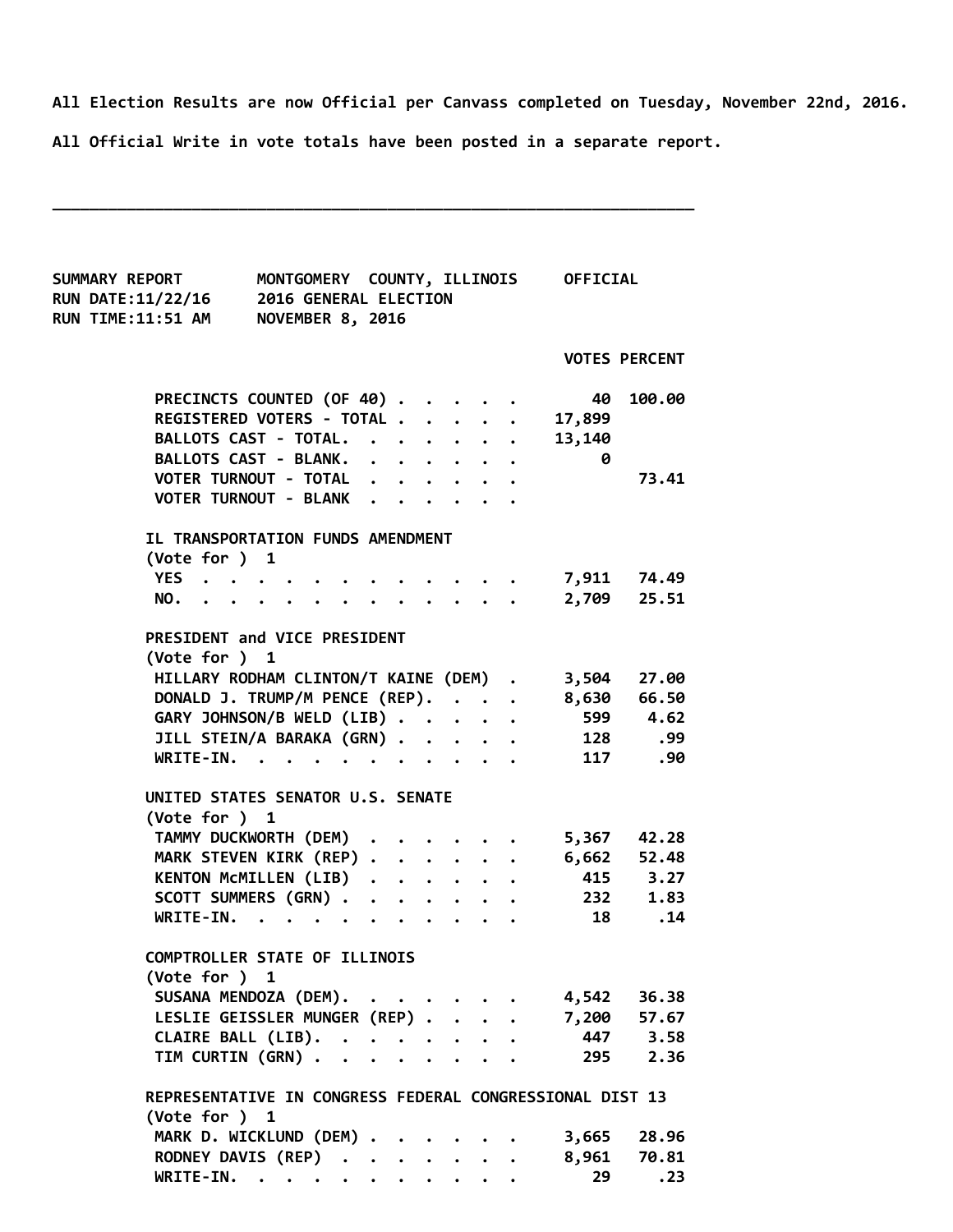REPRESENTATIVE IN THE GENERAL ASSEMBLY STATE REPRESENTATIVE DIST 95 (Vote for ) 1 MIKE MATHIS (DEM). . . . . . . . 5,669 44.33<br>AVERY BOURNE (REP) . . . . . . . 7,087 55.42 AVERY BOURNE (REP) . . . . . . . WRITE-IN. . . . . . . . . . . 32 .25 CIRCUIT CLERK MONTGOMERY COUNTY (Vote for ) 1 NO CANDIDATE FILED . . . . . . . 0 HOLLY LEMONS (REP) . . . . . . . 11,031 100.00 STATE'S ATTORNEY MONTGOMERY COUNTY (Vote for ) 1 CHRIS MATOUSH (DEM) . . . . . . . 6,346 50.53 ERIK HYAM (REP) . . . . . . . . 6,213 49.47 CORONER MONTGOMERY COUNTY (Vote for ) 1 BARBARA A. SCHMEDEKE (DEM). . . . . 5,408 43.13 RANDY A. LEETHAM (REP) . . . . . . 7,130 56.87 REGIONAL SUPERINTENDENT OF SCHOOLS (CALHOUN/GREENE/JERSEY/MACOUPIN) (Vote for ) 1 MICHELLE MUELLER (DEM) . . . . . . 79 100.00 NO CANDIDATE FILED . . . . . . . 0 COUNTY BOARD MEMBER DISTRICT 1 (Vote for ) 2 NO CANDIDATE FILED . . . . . . . 0 CONNIE TAYLOR BECK (REP) . . . . . 1,172 47.03 JEREMY L. JONES (REP) . . . . . . 974 39.09 WRITE‐IN. . . . . . . . . . . 346 13.88 COUNTY BOARD MEMBER DISTRICT 2 (Vote for ) 2 NO CANDIDATE FILED . . . . . . . 0 CHUCK GRADEN (REP) . . . . . . . 1,320 53.35 GENE MILES (REP) . . . . . . . . 1,154 46.65 COUNTY BOARD MEMBER DISTRICT 3 (Vote for ) 1 NO CANDIDATE FILED . . . . . . . 0 KIRBY K. FURNESS (REP) . . . . . . 1,633 100.00 COUNTY BOARD MEMBER DISTRICT 4 (Vote for ) 1 JIM MOORE (DEM) . . . . . . . . 1,529 100.00 NO CANDIDATE FILED . . . . . . . 0 COUNTY BOARD MEMBER DISTRICT 5 (Vote for ) 2 RICHARD WENDEL (DEM). . . . . . . 746 44.67<br>GLENN E. SAVAGE II (REP) . . . . . 924 55.33 GLENN E. SAVAGE II (REP) . . . . .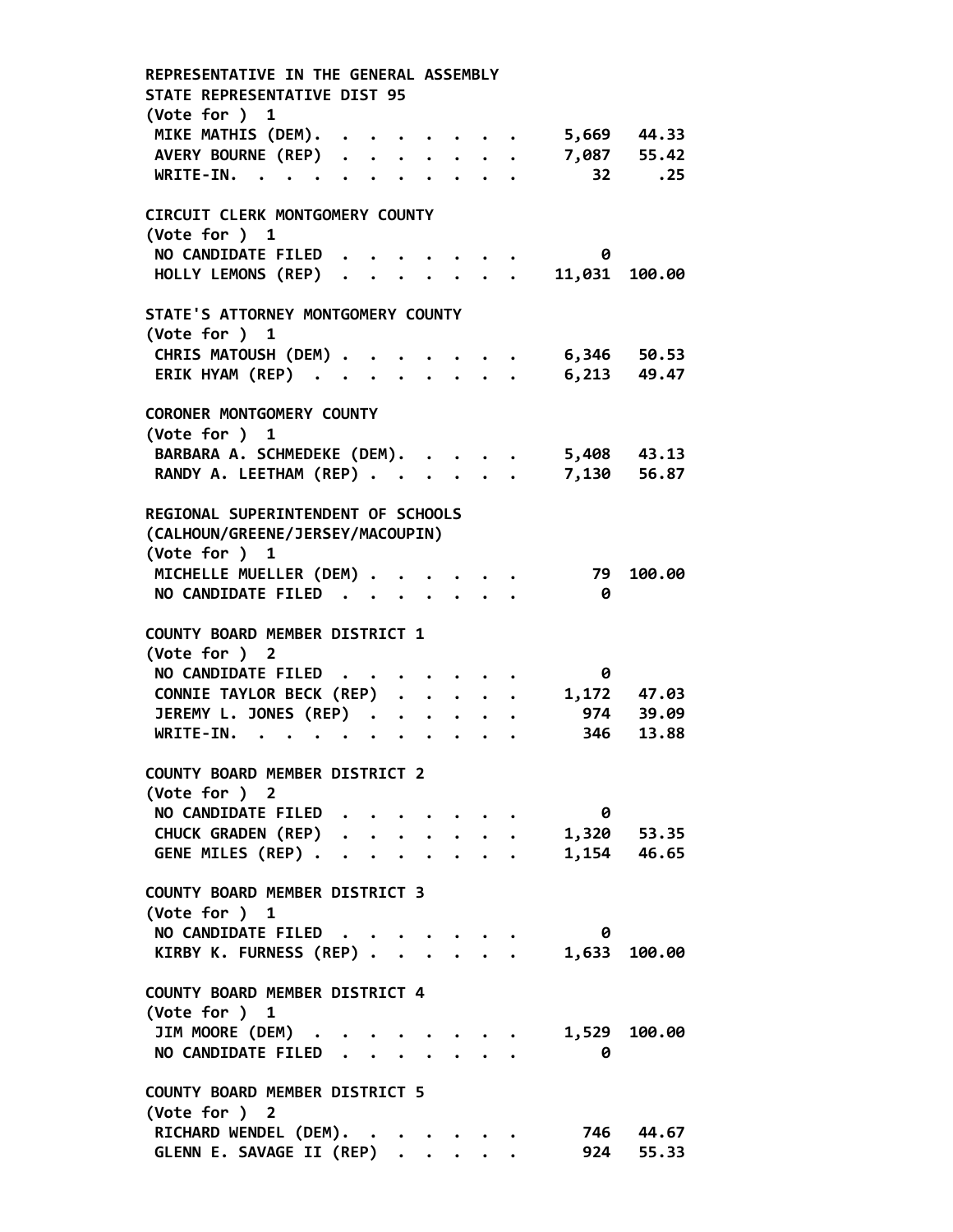COUNTY BOARD MEMBER DISTRICT 6 (Vote for ) 1 NO CANDIDATE FILED . . . . . . . 0 ROY L. HERTEL (REP) . . . . . . . 1,610 100.00 COUNTY BOARD MEMBER DISTRICT 7 (Vote for ) 2 DILLON C. CLARK (DEM) . . . . . . 948 34.00<br>GLENN BISHOP (REP) . . . . . . . 1,070 38.38 GLENN BISHOP (REP) . . . . . . . MARY BATHURST (REP) . . . . . . . 770 27.62 JUDGE OF THE APPELLATE COURT APPELLATE JUDICIAL DISTRICT 5 (STEWART) (Vote for ) 1 BRAD K. BLEYER (DEM). . . . . . . 4,919 41.69 JOHN B. BARBERIS, JR. (REP) . . . . 6,879 58.31 JUDGE OF THE APPELLATE COURT APPELLATE JUDICIAL DISTRICT 5 (WEXSTTEN) (Vote for ) 1 JO BETH WEBER (DEM) . . . . . . . 5,140 43.31 JAMES R. "RANDY" MOORE (REP) . . . . 6,729 56.69 WM. ROBIN TODD CIRCUIT JUDGE RETENT JUDICIAL CIRCUIT DISTRICT 4 (Vote for ) 1 YES . . . . . . . . . . . . . 7,811 71.94 NO. . . . . . . . . . . . . 3,046 28.06 DOUGLAS L. JARMAN CIRCUIT JUDGE RETENT JUDICIAL CIRCUIT DISTRICT 4 (Vote for ) 1 YES . . . . . . . . . . . . 9,038 78.26 NO. . . . . . . . . . . . . 2,511 21.74 MIKE McHANEY CIRCUIT JUDGE RETENT JUDICIAL CIRCUIT DISTRICT 4 (Vote for ) 1 YES . . . . . . . . . . . . 7,786 71.71 NO. . . . . . . . . . . . . 3,072 28.29 MARK W. STEDELIN CIRCUIT JUDGE RETENT JUDICIAL CIRCUIT DISTRICT 4 (Vote for ) 1 YES . . . . . . . . . . . . . 7,691 71.15<br>NO. . . . . . . . . . . . . 3,119 28.85 NO. . . . . . . . . . . . . MONTGOMERY COUNTY PUBLIC QUESTION (Vote for ) 1 YES . . . . . . . . . . . . . 6,265 50.86 NO. . . . . . . . . . . . . 6,053 49.14 NOKOMIS SCHOOL BOARD QUESTION TOTAL ALL (Vote for ) 1 YES . . . . . . . . . . . . 979 53.38 NO. . . . . . . . . . . . . 855 46.62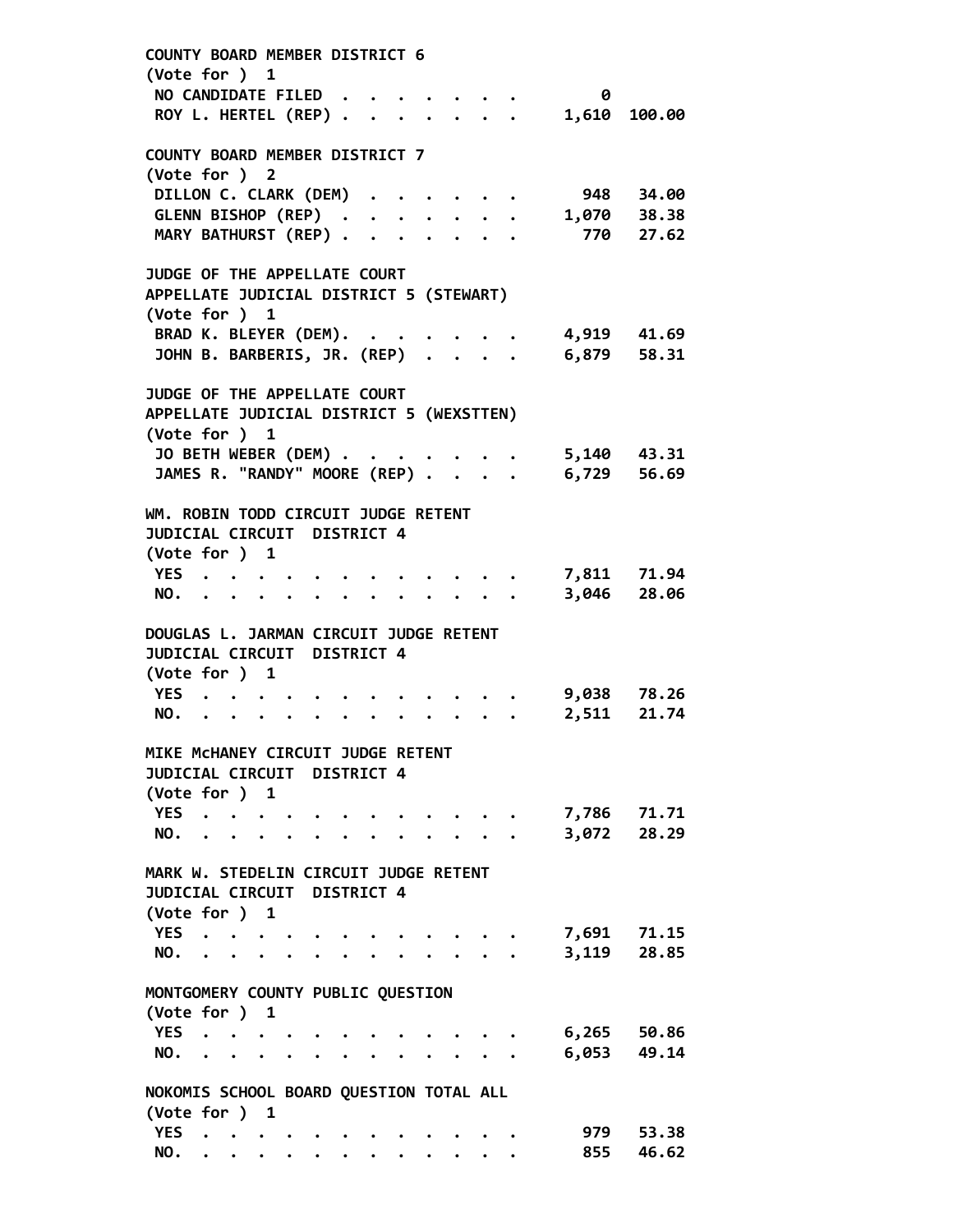| NOKOMIS SCHOOL BOARD QUESTION AUDUBON NORTH                  |                                                                                                                                                                                                                               |  |  |  |                                                   |                       |  |                                                                 |  |  |                                                                                      |             |           |
|--------------------------------------------------------------|-------------------------------------------------------------------------------------------------------------------------------------------------------------------------------------------------------------------------------|--|--|--|---------------------------------------------------|-----------------------|--|-----------------------------------------------------------------|--|--|--------------------------------------------------------------------------------------|-------------|-----------|
| (Vote for ) 1                                                |                                                                                                                                                                                                                               |  |  |  |                                                   |                       |  |                                                                 |  |  |                                                                                      |             |           |
| <b>YES</b>                                                   |                                                                                                                                                                                                                               |  |  |  |                                                   |                       |  |                                                                 |  |  |                                                                                      |             | 77 52.74  |
|                                                              | NO.                                                                                                                                                                                                                           |  |  |  |                                                   |                       |  |                                                                 |  |  |                                                                                      | 69          | 47.26     |
|                                                              |                                                                                                                                                                                                                               |  |  |  |                                                   |                       |  |                                                                 |  |  |                                                                                      |             |           |
| NOKOMIS SCHOOL BOARD QUESTION AUDUBON SOUTH<br>(Vote for ) 1 |                                                                                                                                                                                                                               |  |  |  |                                                   |                       |  |                                                                 |  |  |                                                                                      |             |           |
|                                                              | YES                                                                                                                                                                                                                           |  |  |  |                                                   |                       |  |                                                                 |  |  |                                                                                      |             | 30 44.78  |
|                                                              | NO.                                                                                                                                                                                                                           |  |  |  |                                                   | $\bullet$ . $\bullet$ |  |                                                                 |  |  |                                                                                      | 37          | 55.22     |
|                                                              |                                                                                                                                                                                                                               |  |  |  |                                                   |                       |  |                                                                 |  |  |                                                                                      |             |           |
| NOKOMIS SCHOOL BOARD QUESTION FILLMORE                       |                                                                                                                                                                                                                               |  |  |  |                                                   |                       |  |                                                                 |  |  |                                                                                      |             |           |
| (Vote for ) 1                                                |                                                                                                                                                                                                                               |  |  |  |                                                   |                       |  |                                                                 |  |  |                                                                                      |             |           |
|                                                              | YES                                                                                                                                                                                                                           |  |  |  |                                                   |                       |  | $\cdot$ $\cdot$ $\cdot$ $\cdot$ $\cdot$ $\cdot$ $\cdot$ $\cdot$ |  |  |                                                                                      |             | 121 47.83 |
|                                                              | NO.                                                                                                                                                                                                                           |  |  |  | $\bullet$ $\bullet$ $\bullet$ $\bullet$ $\bullet$ |                       |  |                                                                 |  |  | $\cdots$                                                                             | 132         | 52.17     |
|                                                              |                                                                                                                                                                                                                               |  |  |  |                                                   |                       |  |                                                                 |  |  |                                                                                      |             |           |
| NOKOMIS SCHOOL BOARD QUESTION IRVING                         |                                                                                                                                                                                                                               |  |  |  |                                                   |                       |  |                                                                 |  |  |                                                                                      |             |           |
| (Vote for ) 1                                                |                                                                                                                                                                                                                               |  |  |  |                                                   |                       |  |                                                                 |  |  |                                                                                      |             |           |
|                                                              | YES                                                                                                                                                                                                                           |  |  |  |                                                   |                       |  |                                                                 |  |  |                                                                                      | $2^{\circ}$ | 50.00     |
|                                                              | NO.                                                                                                                                                                                                                           |  |  |  |                                                   |                       |  |                                                                 |  |  |                                                                                      | $2^{\circ}$ | 50.00     |
|                                                              |                                                                                                                                                                                                                               |  |  |  |                                                   |                       |  |                                                                 |  |  |                                                                                      |             |           |
| NOKOMIS SCHOOL BOARD QUESTION NOKOMIS 1                      |                                                                                                                                                                                                                               |  |  |  |                                                   |                       |  |                                                                 |  |  |                                                                                      |             |           |
| (Vote for ) 1                                                |                                                                                                                                                                                                                               |  |  |  |                                                   |                       |  |                                                                 |  |  |                                                                                      |             |           |
| <b>YES</b>                                                   | $\bullet$ $\bullet$ $\bullet$ $\bullet$ $\bullet$                                                                                                                                                                             |  |  |  | $\bullet$ . $\bullet$                             | $\bullet$ . $\bullet$ |  |                                                                 |  |  |                                                                                      | 76          | 57.58     |
|                                                              | NO.                                                                                                                                                                                                                           |  |  |  |                                                   |                       |  |                                                                 |  |  |                                                                                      | 56          | 42.42     |
|                                                              |                                                                                                                                                                                                                               |  |  |  |                                                   |                       |  |                                                                 |  |  |                                                                                      |             |           |
| NOKOMIS SCHOOL BOARD QUESTION NOKOMIS 2                      |                                                                                                                                                                                                                               |  |  |  |                                                   |                       |  |                                                                 |  |  |                                                                                      |             |           |
| (Vote for ) 1                                                |                                                                                                                                                                                                                               |  |  |  |                                                   |                       |  |                                                                 |  |  |                                                                                      |             |           |
| <b>YES</b>                                                   | . The contract of the contract of the contract of the contract of the contract of the contract of the contract of the contract of the contract of the contract of the contract of the contract of the contract of the contrac |  |  |  |                                                   |                       |  |                                                                 |  |  |                                                                                      |             | 237 55.76 |
|                                                              | NO.                                                                                                                                                                                                                           |  |  |  |                                                   |                       |  |                                                                 |  |  |                                                                                      | 188         | 44.24     |
|                                                              |                                                                                                                                                                                                                               |  |  |  |                                                   |                       |  |                                                                 |  |  |                                                                                      |             |           |
| NOKOMIS SCHOOL BOARD QUESTION NOKOMIS 3                      |                                                                                                                                                                                                                               |  |  |  |                                                   |                       |  |                                                                 |  |  |                                                                                      |             |           |
| (Vote for ) 1                                                |                                                                                                                                                                                                                               |  |  |  |                                                   |                       |  |                                                                 |  |  |                                                                                      |             |           |
| <b>YES</b>                                                   |                                                                                                                                                                                                                               |  |  |  |                                                   |                       |  |                                                                 |  |  |                                                                                      | 176         | 59.66     |
| NO.                                                          |                                                                                                                                                                                                                               |  |  |  |                                                   |                       |  | .                                                               |  |  |                                                                                      | 119         | 40.34     |
|                                                              |                                                                                                                                                                                                                               |  |  |  |                                                   |                       |  |                                                                 |  |  |                                                                                      |             |           |
| NOKOMIS SCHOOL BOARD QUESTION NOKOMIS 4                      |                                                                                                                                                                                                                               |  |  |  |                                                   |                       |  |                                                                 |  |  |                                                                                      |             |           |
| (Vote for ) 1                                                |                                                                                                                                                                                                                               |  |  |  |                                                   |                       |  |                                                                 |  |  |                                                                                      |             |           |
| YES                                                          |                                                                                                                                                                                                                               |  |  |  |                                                   |                       |  |                                                                 |  |  | $\bullet$ and $\bullet$ and $\bullet$ and $\bullet$                                  |             | 172 51.50 |
|                                                              |                                                                                                                                                                                                                               |  |  |  |                                                   |                       |  |                                                                 |  |  | NO.                                                                                  |             | 162 48.50 |
|                                                              |                                                                                                                                                                                                                               |  |  |  |                                                   |                       |  |                                                                 |  |  |                                                                                      |             |           |
| NOKOMIS SCHOOL BOARD QUESTION ROUNTREE                       |                                                                                                                                                                                                                               |  |  |  |                                                   |                       |  |                                                                 |  |  |                                                                                      |             |           |
| (Vote for ) 1                                                |                                                                                                                                                                                                                               |  |  |  |                                                   |                       |  |                                                                 |  |  |                                                                                      |             |           |
| YES<br>NO.                                                   |                                                                                                                                                                                                                               |  |  |  |                                                   |                       |  |                                                                 |  |  | $\bullet$ $\bullet$ $\bullet$ $\bullet$                                              |             | 46 58.23  |
|                                                              |                                                                                                                                                                                                                               |  |  |  |                                                   |                       |  |                                                                 |  |  |                                                                                      |             | 33 41.77  |
|                                                              |                                                                                                                                                                                                                               |  |  |  |                                                   |                       |  |                                                                 |  |  |                                                                                      |             |           |
| NOKOMIS SCHOOL BOARD QUESTION WITT 1                         |                                                                                                                                                                                                                               |  |  |  |                                                   |                       |  |                                                                 |  |  |                                                                                      |             |           |
| (Vote for ) 1                                                |                                                                                                                                                                                                                               |  |  |  |                                                   |                       |  |                                                                 |  |  | YES 38 40.00                                                                         |             |           |
|                                                              | NO.                                                                                                                                                                                                                           |  |  |  |                                                   |                       |  |                                                                 |  |  |                                                                                      |             | 57 60.00  |
|                                                              |                                                                                                                                                                                                                               |  |  |  |                                                   |                       |  |                                                                 |  |  |                                                                                      |             |           |
| NOKOMIS SCHOOL BOARD QUESTION WITT 2                         |                                                                                                                                                                                                                               |  |  |  |                                                   |                       |  |                                                                 |  |  |                                                                                      |             |           |
| (Vote for ) 1                                                |                                                                                                                                                                                                                               |  |  |  |                                                   |                       |  |                                                                 |  |  |                                                                                      |             |           |
| YES                                                          |                                                                                                                                                                                                                               |  |  |  |                                                   |                       |  |                                                                 |  |  | $\bullet \qquad \bullet \qquad \bullet \qquad \bullet \qquad \bullet \qquad \bullet$ | 4           | 100.00    |
|                                                              | NO.                                                                                                                                                                                                                           |  |  |  |                                                   |                       |  |                                                                 |  |  |                                                                                      | 0           |           |
|                                                              |                                                                                                                                                                                                                               |  |  |  |                                                   |                       |  |                                                                 |  |  |                                                                                      |             |           |
| FILLMORE/S FILLMORE TWPS CONSOL QUESTION                     |                                                                                                                                                                                                                               |  |  |  |                                                   |                       |  |                                                                 |  |  |                                                                                      |             |           |
| FILLMORE TOWNSHIP                                            |                                                                                                                                                                                                                               |  |  |  |                                                   |                       |  |                                                                 |  |  |                                                                                      |             |           |